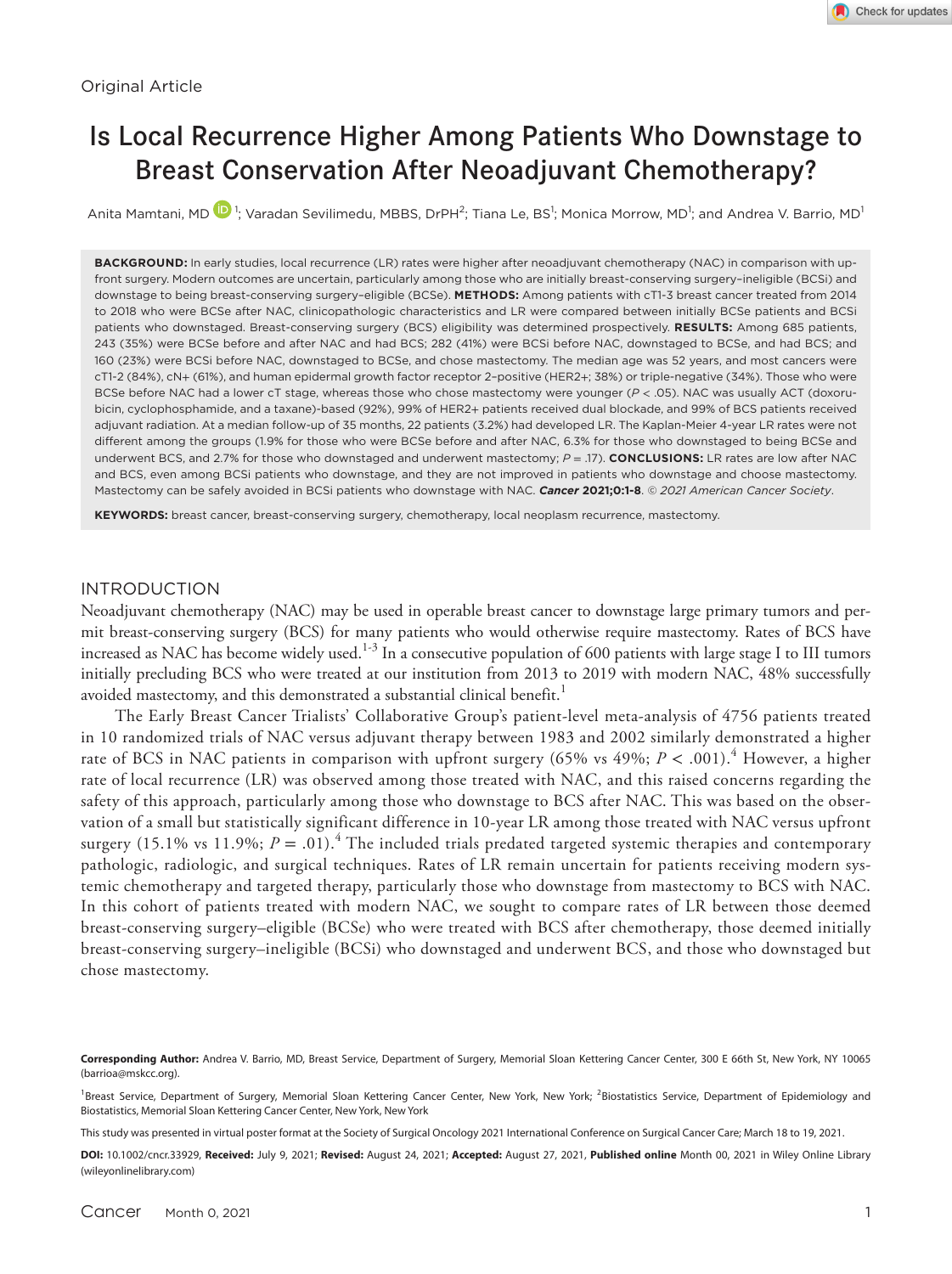# MATERIALS AND METHODS

Following institutional review board approval, we identified consecutive patients with cT1-3 invasive breast cancers, as defined in the American Joint Committee on Cancer Staging Manual (eighth edition), $^5$  who were treated with NAC from May 2014 to December 2018 from a prospectively maintained, Health Insurance Portability and Accountability Act–compliant, database. This period was selected because it spanned sufficient time to allow 3 or more years of follow-up after the time at which BCS eligibility began to be recorded in the database. Patients with cT4 disease or multicentric disease who were considered ineligible for downstaging to BCS with NAC and those who had unknown pre- or post-NAC BCS eligibility were excluded from this analysis. BCS eligibility was prospectively determined by the treating surgeon before NAC and at the completion of NAC on the basis of the extent of disease with respect to the breast size. Three groups were identified for analysis: patients who were BCSe before and after NAC and had BCS; patients who were BCSi before NAC, downstaged to BCSe after NAC, and had BCS; and patients who were BCSi before NAC and downstaged to BCSe after NAC but chose mastectomy. The last group was included as a comparator to assess whether resection of the entire original tumor volume in initially BCSi patients would affect LR rates in comparison with BCS. The primary outcome of interest was LR, which was defined as a biopsy-proven in situ or invasive recurrence of the ipsilateral breast or chest wall with or without disease in the regional lymph nodes and without any sites of distant disease relapse. Biopsy to confirm LR was performed after detection by an examination or imaging abnormality.

Clinicopathologic characteristics were compared between groups with the Wilcoxon rank sum test for continuous variables, and with the  $\chi^2$  or Fisher exact test for categorical variables. Significant covariates from the univariate analysis along with the clinical T stage and the BCS eligibility group, considered to be important predictors of recurrence regardless of the results of univariate analysis, were then included in the multivariable Cox regression model. Kaplan-Meier methods were used to estimate 4-year LR-free survival estimates by group. The type I error rate was set to .05 (α). To account for the 178 patients whose lymphovascular invasion (LVI) status was not reported, we conducted a sensitivity analysis by performing multiple imputation with the *mice* package in R under the missing-at-random assumption. All analyses were performed with R 3.6.3 (R Core Team, 2020).

# RESULTS

From May 2014 to December 2018, 1136 consecutive patients with cT1-3 invasive cancers were treated with NAC; 374 patients were BCSi or had unknown BCS eligibility after NAC and were excluded, as were 71 patients who were BCSe after NAC and chose mastectomy and 6 patients with unknown BCS eligibility before NAC. The remaining 685 patients who were BCSe after NAC comprised the study cohort. Among these patients, 243 (35%) were BCSe before and after NAC and had BCS, 282 (41%) were BCSi before NAC, downstaged to BCSe after NAC, and had BCS, and 160 (23%) were BCSi before NAC and downstaged to BCSe after NAC but chose mastectomy (Fig. 1). All patients underwent pretreatment mammography, 670 (98%) underwent pretreatment ultrasound, and 577 (84%) underwent pretreatment magnetic resonance imaging. After NAC, 635 (93%) underwent mammography, 165 (24%) underwent ultrasound, and 404 (59%) underwent magnetic resonance imaging. The majority of the patients received neoadjuvant dose-dense doxorubicin, cyclophosphamide, and a taxane (92%), and 99% of human epidermal growth factor receptor 2–positive (HER2+) patients received dual-targeted HER2 therapy with trastuzumab and pertuzumab. In the adjuvant setting, 216 of 258 HER2+ patients (84%) completed adjuvant trastuzumab and pertuzumab, whereas the remainder received single-agent HER2 blockade. Most hormone receptor– positive patients (93%) received adjuvant endocrine therapy. Adjuvant radiotherapy (RT) was delivered to 96% of the patients who underwent BCS: it was received by 238 (97.9%) who were BCSe before and after NAC and had BCS and by 267 BCSi patients (94.7%) who downstaged and had BCS. Postmastectomy RT was delivered to 94 BCSi patients (58.8%) who downstaged and chose mastectomy. Standard adjuvant RT to the breast or chest wall used conventional fractionation to a total dose of 5000 cGy in 25 fractions or a hypofractionated regimen of 4240 cGy in 16 fractions for BCS patients at the discretion of the treating physician. A sequential boost to the lumpectomy cavity of 1000 cGy was delivered in 4 to 5 fractions. Comprehensive nodal irradiation, received by 108 patients (44.4%) who were BCSe before and after NAC and had BCS, by 105 patients (37.2%) who were BCSi, downstaged, and had BCS, and by 81 patients (50.6%) who downstaged and chose mastectomy, was delivered to the ipsilateral level I and II axillary nodes, the supraclavicular and infraclavicular fossa, and the internal mammary chain in the first 3 intercostal spaces to a total dose of 5000 cGy in 25 fractions.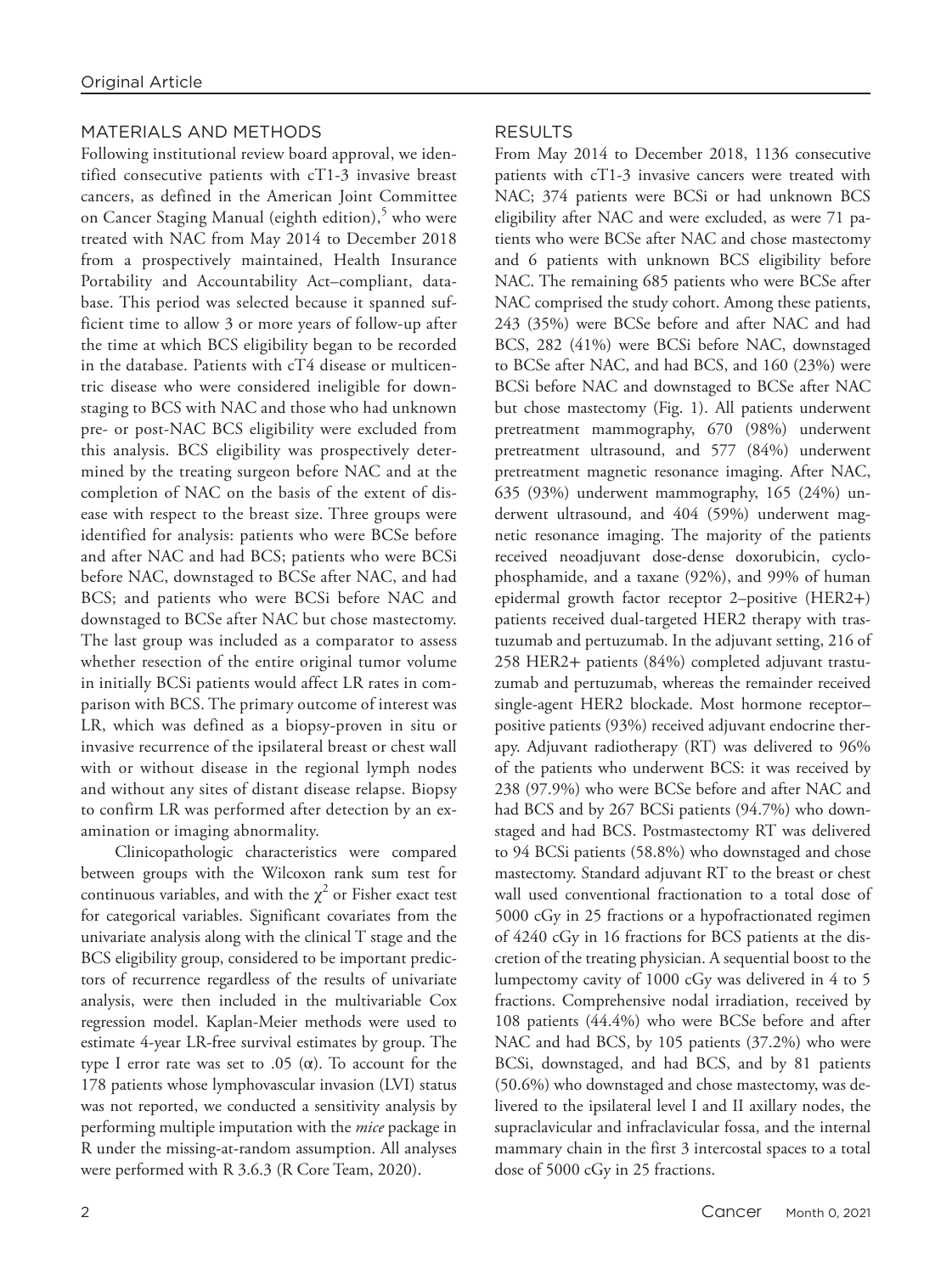

Figure 1. Patient population categorized by BCS eligibility and choice of surgery. Highlighted boxes indicate study groups. <sup>a</sup>BCS eligibility before NAC was unknown in 6 cases. <sup>b</sup>Twenty-two patients were deemed BCS-ineligible after NAC because of progression of disease, a contraindication to radiation, a genetic mutation, or other patient factors discovered during NAC. <sup>c</sup>BCS eligibility after NAC was unknown in 1 case. <sup>d</sup>One patient pursued BCS despite being categorized as BCS-ineligible. BCS indicates breastconserving surgery; NAC, neoadjuvant chemotherapy.

The clinicopathologic characteristics of all patients and each BCS eligibility group are summarized in Table 1. The median age was 52 years, and most cancers were cT1-2 (84%), cN+ (61%), and HER2+ (38%) or triple negative (34%). Patients who were BCSe before and after NAC and had BCS were older (median age, 56 years) in comparison with BCSi patients who downstaged and had BCS (median age, 51 years) or who downstaged and chose mastectomy (median age,  $44$  years;  $P < .001$ ). BCSi patients who downstaged had a higher clinical T stage at presentation than BCSe patients (*P* < .001) and more often had poorly differentiated tumors ( $P = .04$ ; Table 1). A breast pathologic complete response (pCR; ypT0) was achieved in 220 patients (32.1%), and this was similar between groups  $(P = .6)$ .

At a median follow-up of 35 months (interquartile range, 24-48 months), 22 patients (3.2%) had developed LR, with 5 occurring in pre-NAC BCSe patients, 13 occurring in BCSi patients who downstaged and had BCS, and 4 occurring in BCSi patients who downstaged and chose mastectomy. None of the 4 patients who developed LR after mastectomy received postmastectomy RT. The Kaplan-Meier 4-year LR rate was 3.8% (95% confidence interval [CI], 2.1%-5.5%) overall and was similar between groups: 1.9% (95% CI, 0.04%-3.8%) among pre-NAC BCSe patients, 6.3% (95% CI, 2.6%-10.0%) among those who downstaged and had BCS, and 2.7% (95% CI, 0.09%-5.4%) among those who downstaged and chose

mastectomy  $(P = .17; Fig. 2)$ . The crude median time to LR was 14 months (interquartile range, 10-20 months), and the majority ( $n = 18$  [82%]) were isolated breast or chest wall recurrences, whereas 4 (18%) had synchronous breast or chest wall and regional nodal recurrences. The time to LR and the location of LR were similar between groups ( $P = .3$ ) and  $P = 0.2$ , respectively). Distant disease developed in 55 patients (8.0%; 7.4% vs 7.4% vs 10%; *P* = .6), and at last follow-up, 617 patients (90%) were alive with no evidence of disease (92% vs 90% vs 88%; *P* = .5).

Associations with the development of LR were examined with Cox regression models and are summarized in Table 2. In a univariate analysis, breast pCR (hazard ratio [HR], 0.20; 95% CI, 0.05-0.87; *P* = .032) and LVI (HR, 3.95; 95% CI, 1.55-10.0; *P* = .004) were associated with the development of LR, whereas the clinical T stage and BCS eligibility before NAC were not  $(P > 0.5)$ . In a multivariable analysis, only LVI was independently associated with LR (HR, 3.06; 95% CI, 1.2-7.9; *P* = .02; Table 2). A multiple imputation analysis to account for missing data did not affect this result; LVI remained the only covariate associated with LR (HR, 3.24; 95% CI,  $1.33 - 7.86$ ;  $P = .01$ ).

## **DISCUSSION**

This study in a large, consecutive cohort of patients with T1-3 breast cancer treated with modern NAC provides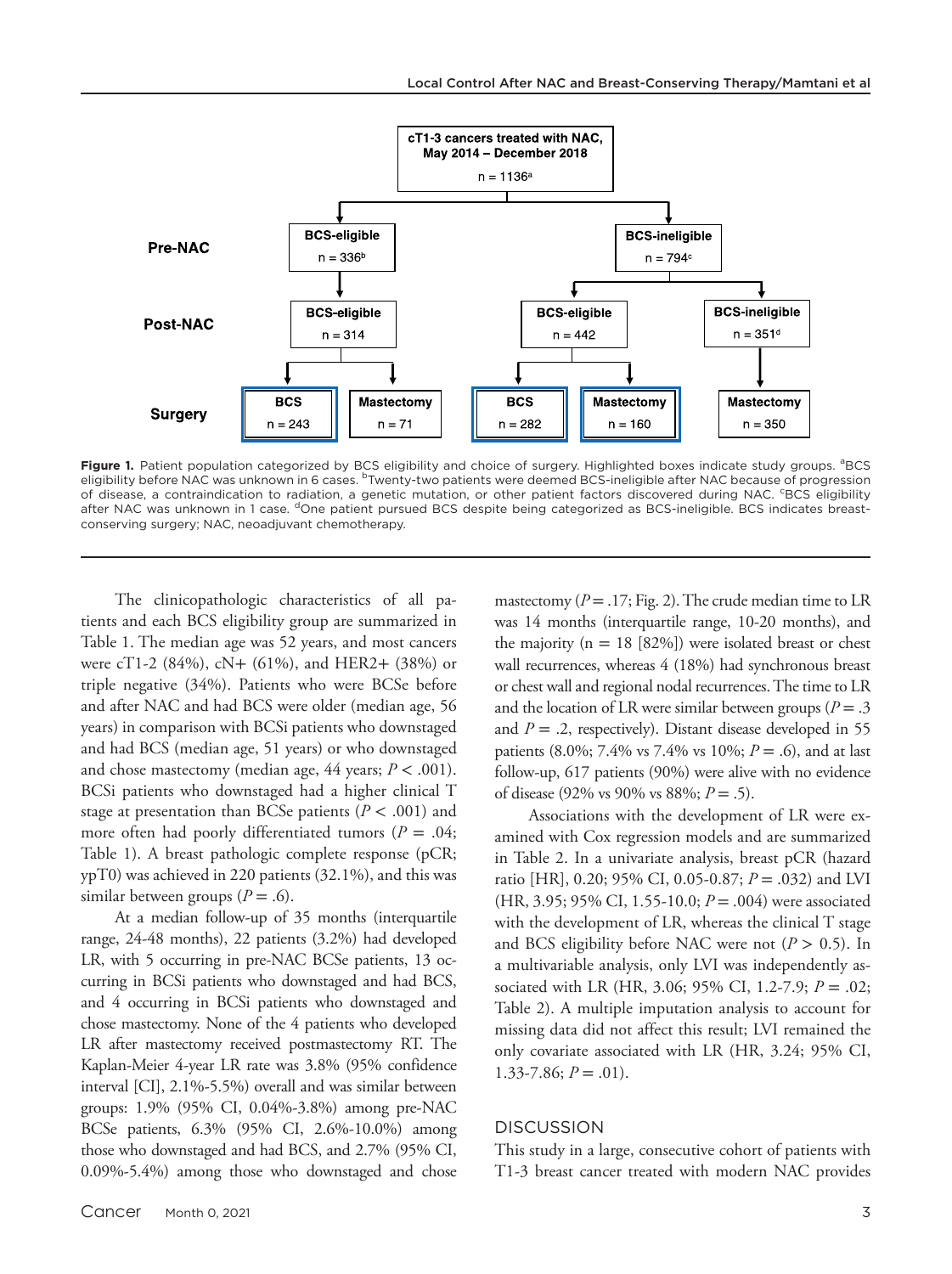|                                |                                    | Post-NAC BCSe, Had BCS      |                             |                                                                     |                |
|--------------------------------|------------------------------------|-----------------------------|-----------------------------|---------------------------------------------------------------------|----------------|
| Characteristic                 | <b>All Patients</b><br>$(n = 685)$ | Pre-NAC BCSe<br>$(n = 243)$ | Pre-NAC BCSi<br>$(n = 282)$ | Pre-NAC BCSi, Downstaged to BCSe,<br>Chose Mastectomy ( $n = 160$ ) | $\overline{P}$ |
| Age, median (range), y         | 52 (25-82)                         | 56 (30-82)                  | 51 (25-82)                  | 44 (26-72)                                                          | < .001         |
| Clinical T stage, No. (%)      |                                    |                             |                             |                                                                     | < .001         |
|                                | 114 (16.6)                         | 82 (33.7)                   | 21(7.4)                     | 11(6.9)                                                             |                |
| $\overline{2}$                 | 459 (67.0)                         | 156 (64.2)                  | 200 (70.9)                  | 103 (64.4)                                                          |                |
| 3                              | 112 (16.4)                         | 5(2.1)                      | 61(21.6)                    | 46 (28.8)                                                           |                |
| Clinical N stage, No. (%)      |                                    |                             |                             |                                                                     | .3             |
| 0                              | 267 (39.0)                         | 79 (32.5)                   | 121 (42.9)                  | 67 (41.9)                                                           |                |
| 1                              | 372 (54.3)                         | 145 (59.7)                  | 142 (50.4)                  | 85 (53.1)                                                           |                |
| $\overline{c}$                 | 23(3.4)                            | 10(4.1)                     | 9(3.2)                      | 4(2.5)                                                              |                |
| 3                              | 23(3.4)                            | 9(3.7)                      | 10(3.5)                     | 4(2.5)                                                              |                |
| Histology, No. (%)             |                                    |                             |                             |                                                                     | .073           |
| Invasive ductal                | 645 (94.2)                         | 223 (91.8)                  | 273 (96.8)                  | 149 (93.1)                                                          |                |
| Invasive lobular               | 33(4.8)                            | 15(6.2)                     | 8(2.8)                      | 10(6.3)                                                             |                |
| Other                          | 7(1.0)                             | 5(2.1)                      | 1(0.4)                      | 1(0.6)                                                              |                |
| Receptor status, No. (%)       |                                    |                             |                             |                                                                     | .3             |
| ER+/HER2-                      | 196 (28.6)                         | 81 (33.3)                   | 70 (24.8)                   | 45 (28.1)                                                           |                |
| $ER+ / HER2+$                  | 164 (23.9)                         | 52 (21.4)                   | 78 (27.7)                   | 34 (21.3)                                                           |                |
| $ER$ -/HER2+                   | 94 (13.7)                          | 30(12.3)                    | 39 (13.8)                   | 25 (15.6)                                                           |                |
| ER-/HER2-                      | 231 (33.7)                         | 80 (32.9)                   | 95 (33.7)                   | 56 (35.0)                                                           |                |
| Lymphovascular invasion,       | 161 (23.5)                         | 56 (23.0)                   | 61 (21.6)                   | 44 (27.5)                                                           | .9             |
| No. $(%)^a$                    |                                    |                             |                             |                                                                     |                |
| Differentiation, No. (%)       |                                    |                             |                             |                                                                     | .04            |
| Well                           | 6(0.9)                             | 3(1.2)                      | 2(0.7)                      | 1(0.6)                                                              |                |
| Moderate                       | 167 (24.4)                         | 73 (30.0)                   | 54 (19.1)                   | 40 (25.0)                                                           |                |
| Poor                           | 512 (74.7)                         | 167 (68.7)                  | 226 (80.1)                  | 119 (74.4)                                                          |                |
| Breast pCR (ypT0), No. (%)     | 220(32.1)                          | 73 (30.0)                   | 92(32.6)                    | 55 (34.4)                                                           | .6             |
| Breast pCR (ypT0/Tis), No. (%) | 272 (39.7)                         | 93 (38.3)                   | 116(41.1)                   | 63 (39.4)                                                           | .8             |
| Final margin status, No. (%)   |                                    |                             |                             |                                                                     | > 9            |
| No tumor                       | 684 (99.9)                         | 243 (100)                   | 281 (99.6)                  | 160 (100)                                                           |                |
| Positive                       | 1(0.1)                             | 0(0)                        | 1(0.4)                      | 0(0)                                                                |                |
| Developed LR, No. (%)          | 22(3.2)                            | 5(2.1)                      | 13(4.6)                     | 4(2.5)                                                              | .3             |

|  |  |  |  | TABLE 1. Clinicopathologic Characteristics of the Overall Cohort and Each BCS Eligibility Group |
|--|--|--|--|-------------------------------------------------------------------------------------------------|
|--|--|--|--|-------------------------------------------------------------------------------------------------|

Abbreviations: BCS, breast-conserving surgery; BCSe, breast-conserving surgery-eligible; BCSi, breast-conserving surgery-ineligible; ER, estrogen receptor; HER2, human epidermal growth factor receptor 2; LR, local recurrence; NAC, neoadjuvant chemotherapy; pCR, pathologic complete response. <sup>a</sup>Unknown in 178 patients.

evidence that rates of LR after NAC and BCS are low, even among patients who are initially BCSi and are downstaged with NAC.

Because NAC is increasingly being used to downstage large primary tumors to BCS, evidence supporting the oncologic safety of this approach is of paramount importance. Although early trials demonstrated no difference in survival or LR with the use of NAC versus postoperative chemotherapy, $^{2,3}$  the recent Early Breast Cancer Trialists' Collaborative Group meta-analysis of 10 randomized trials, including 4756 patients treated between 1983 and 2002, raised concerns regarding the safety of this approach. This analysis revealed a statistically significant higher rate of LR among patients treated with NAC versus upfront surgery followed by adjuvant therapy at a median follow-up of 9 years.<sup>4</sup> Although the included trials were performed in the pre-trastuzumab era, did not report details on RT, and likely used dated pathologic and localization techniques, the authors hypothesized that

the increase in LR might be attributable to those who converted from initially being BCSi to being BCSe after NAC and underwent BCS.

LR rates among patients who downstage to BCSe have been examined in small subgroup analyses of 2 early randomized trials. In the National Surgical Adjuvant Breast and Bowel Project B-18 trial of 1523 women randomized to NAC versus adjuvant chemotherapy, the 9-year rate of LR was 15.9% among those who downstaged to BCS  $(n = 69)$  and 9.9% among those who were BCSe before NAC and had BCS  $(n =$ 434). This was not statistically significant after adjustments for age and tumor size  $(P = .14)$ .<sup>6</sup> The European Organisation for Research and Treatment of Cancer 10902 trial also reported comparable 10-year rates of LR among those who underwent BCS followed by adjuvant chemotherapy ( $n = 64$ ; reference), those who were initially BCSe and had NAC followed by BCS  $(n = 63; HR, 1.0; 95\% CI, 0.46-2.15)$ , and those who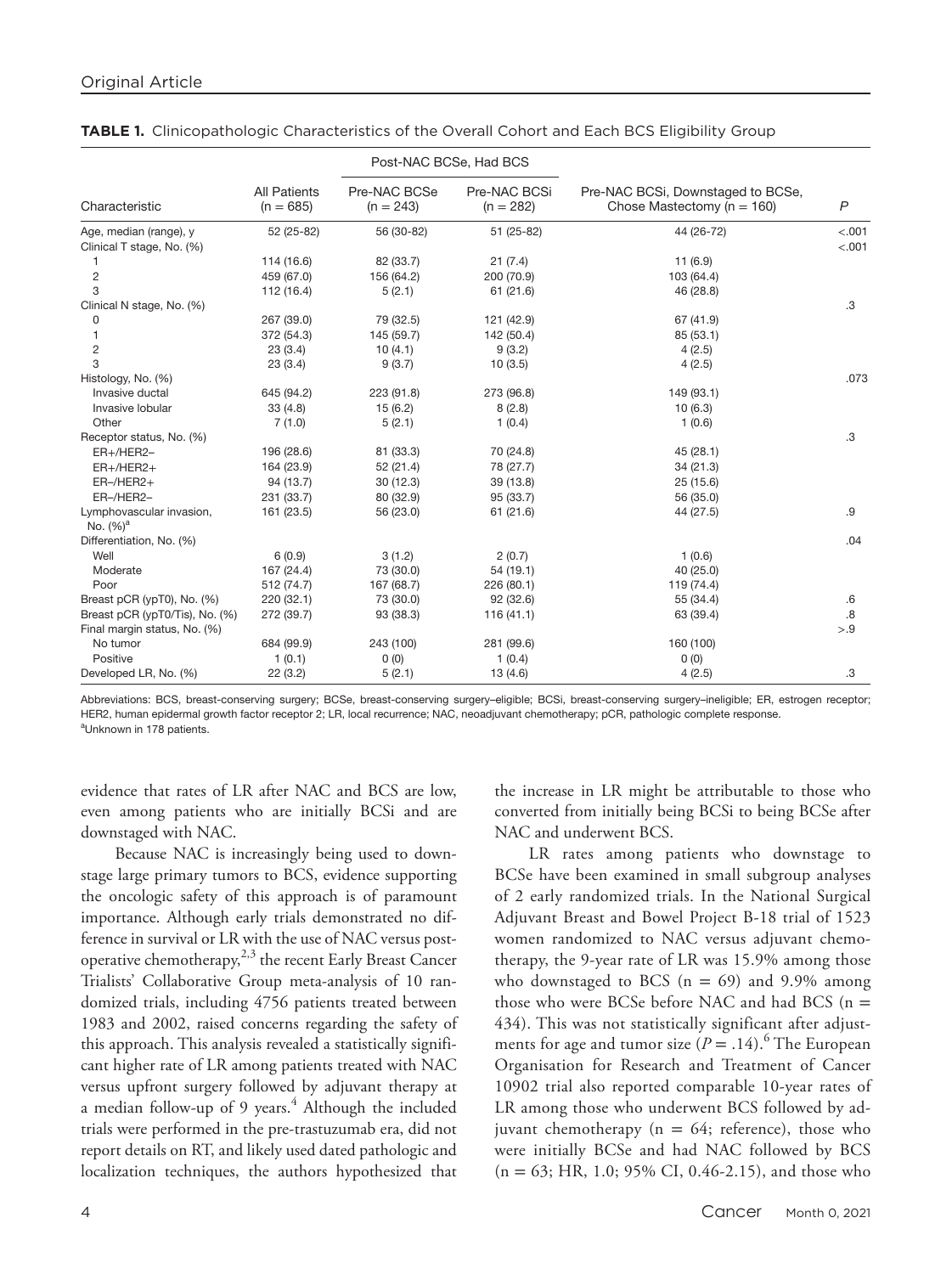

**Figure 2.** LR-free survival: (A) overall and (b) stratified by BCS eligibility and type of surgery. BCS indicates breast-conserving surgery; BCSe, breast-conserving surgery–eligible; BCSi, breast-conserving surgery–ineligible; CI, confidence interval; LR, local recurrence; NAC, neoadjuvant chemotherapy.

downstaged with NAC to BCS ( $n = 58$ ; HR, 1.1; 95% CI, 0.5-2.39;  $P = .97$ ).<sup>7</sup> These findings are consistent with the results of our study, with 4-year LR rates of 1.9% (observed among initially BCSe patients who had NAC and BCS), 6.3% (observed among BCSi patients who downstaged and had BCS), and 2.7% (observed among BCSi patients who downstaged but chose mastectomy;  $P = .2$ ). Furthermore, our observed LR rates after NAC are comparable to the 10-year cumulative incidences of LR of up to 9% reported in the National Surgical Adjuvant Breast and Bowel Project trials after upfront BCS followed by RT and adjuvant chemotherapy among both node-positive and node-negative breast cancers.8,9 To our knowledge, this is the first contemporary study to evaluate local control in a cohort with prospectively determined BCS eligibility, and it included more than 400 patients who successfully downstaged from BSCi to BCSe. Although longer follow-up of our cohort will establish long-term LR rates, the absence of any significant association between BCS eligibility before and after NAC and LR in univariate and multivariable analyses suggests that the eligibility status at presentation by itself is not a predictor of local failure.

Recent studies have demonstrated that a poor response to NAC is predictive of LR. In a single-institution analysis of 751 patients treated with modern NAC and BCS from 2005 to 2012, a failure to achieve pCR was independently associated with LR (HR, 8.9; 95% CI, 2.1-37;  $P = .003$ ), with 5-year LR-free survival rates of 98.6% for those who experienced a pCR and 89.9% for those who did not  $(P = .007)$ .<sup>10</sup> Similarly, a lack of breast pCR was predictive of LR (HR, 1.4; 95% CI, 1.1-1.8;  $P = .02$ ) in a patient-level meta-analysis including 4125 patients from 9 studies of breast-conserving therapy after NAC.<sup>11</sup> In our current study, breast pCR was associated with LR in a univariate analysis, but this did not reach statistical significance in a multivariable analysis. This may be due to the low LR event rate in our study as well as our short median follow-up; with longer follow-up, associations with breast pCR may become evident. Notably, LVI, a known risk factor for recurrence, $12$  was strongly associated with LR in the univariate and multivariable analyses, and this highlights the clinicopathologic feature as a primary driver of local failure. The observation that choosing mastectomy did not lower rates of LR among patients who downstaged from being BCSi to being BCSe further underscores the impact of tumor biology (and not the extent of local surgery) on local control.

The findings in this study support the safety of BCS after NAC among initially BCSi patients who downstage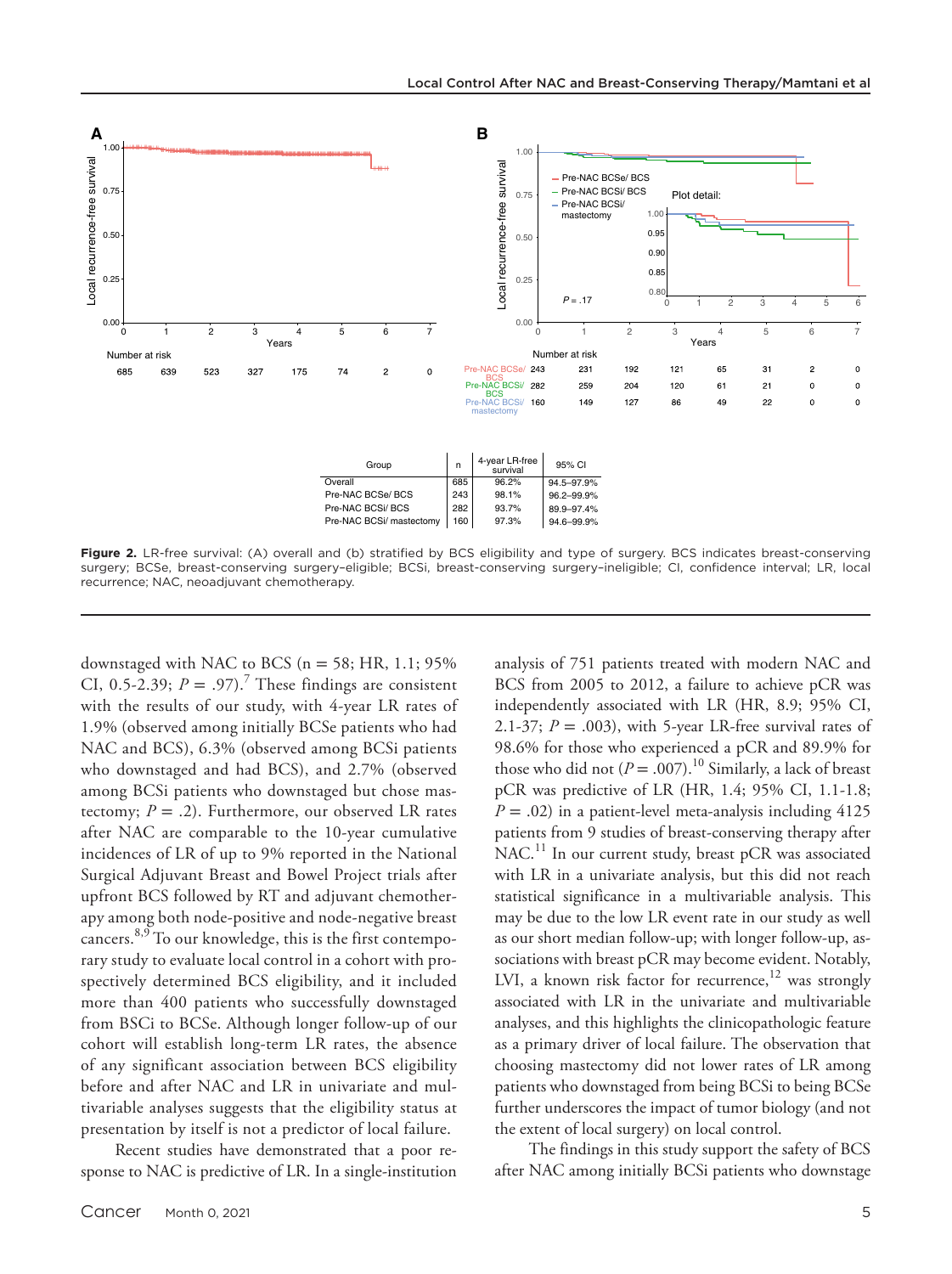**TABLE 2.** Univariate and Multivariable Regression Analyses of Risk Factors for the Development of Local Recurrence

|                                 | Univariate Analysis |              |                 | Multivariable Analysis |              |                |
|---------------------------------|---------------------|--------------|-----------------|------------------------|--------------|----------------|
|                                 | <b>HR</b>           | 95% CI       | $\overline{P}$  | <b>HR</b>              | 95% CI       | $\overline{P}$ |
| Eligibility/surgery group       |                     |              |                 |                        |              |                |
| Initially BCSe and had BCS      | Reference           |              | –               | Reference              |              |                |
| Downstaged and had BCS          | 2.43                | $0.9 - 6.8$  | .09             | 2.70                   | $0.8 - 9.4$  | $\cdot$ 1      |
| Downstaged and chose mastectomy | 1.28                | $0.3 - 4.8$  | $.7\phantom{0}$ | 0.78                   | $0.2 - 3.9$  | $\overline{8}$ |
| Age, y                          | 1.00                | $0.96 - 1.0$ | > 9             |                        |              |                |
| Clinical T stage                |                     |              |                 |                        |              |                |
| 1                               | Reference           |              | -               | Reference              |              |                |
| $\overline{c}$                  | 0.87                | $0.2 - 3.1$  | .8              | 0.90                   | $0.2 - 4.4$  | .9             |
| 3                               | 2.72                | $0.7 - 10.3$ | .14             | 2.06                   | $0.4 - 11.6$ | .4             |
| Clinical N stage                |                     |              |                 |                        |              |                |
| 0                               | Reference           |              |                 |                        |              |                |
| 1                               | 1.04                | $0.5 - 2.4$  | > 9             |                        |              |                |
| $2^a$                           | <b>NA</b>           | <b>NA</b>    | > 9             |                        |              |                |
| 3 <sup>a</sup>                  | <b>NA</b>           | <b>NA</b>    | > 9             |                        |              |                |
| Receptor status                 |                     |              |                 |                        |              |                |
| ER+/HER2-                       | Reference           |              |                 |                        |              |                |
| $ER+/HER2+$                     | 0.30                | $0.06 - 1.4$ | .13             |                        |              |                |
| $ER$ -/HER2+                    | 1.18                | $0.3 - 4.0$  | .8              |                        |              |                |
| ER-/HER2-                       | 1.14                | $0.4 - 3.1$  | 8.              |                        |              |                |
| Differentiation <sup>b</sup>    |                     |              |                 |                        |              |                |
| Moderate                        | Reference           |              |                 |                        |              |                |
| Poor                            | 1.12                | $0.4 - 3.0$  | .8              |                        |              |                |
| Lymphovascular invasion         |                     |              |                 |                        |              |                |
| Absent                          | Reference           |              |                 | Reference              |              |                |
| Present                         | 3.95                | $1.6 - 10.0$ | .004            | 3.06                   | $1.2 - 7.9$  | .02            |
| Breast pCR (ypT0)               |                     |              |                 |                        |              |                |
| <b>No</b>                       | Reference           |              |                 | Reference              |              |                |
| Yes                             | 0.20                | $0.05 - 0.8$ | .03             | 0.18                   | $0.02 - 1.4$ | .10            |

Abbreviations: BCS, breast-conserving surgery; BCSe, breast-conserving surgery–eligible; CI, confidence interval; ER, estrogen receptor; HER2, human epidermal growth factor receptor 2; HR, hazard ratio; NA, not applicable; pCR, pathologic complete response.

<sup>a</sup> There were too few patients with cN2 and cN3 tumors (n = 46) to report the HR.<br><sup>b</sup> There were too few patients with well differentiated tumors (n = 6) to report the

<sup>b</sup>There were too few patients with well-differentiated tumors ( $n = 6$ ) to report the HR.

to BCSe. The perception that all breast tissue initially involved by the tumor must be excised at the time of surgery may lead to unnecessary mastectomies in this setting.<sup>13,14</sup> Although guidelines such as those published by the St. Gallen International Expert Consensus advise that resection of the entire tumor bed after neoadjuvant treatment is not necessary,  $15$  practice remains highly variable. In a recent survey of all multidisciplinary teams from breast units in the United Kingdom, 26% of centers reported resection of the original tumor footprint, regardless of clinical and radiologic responses.<sup>13</sup> Similarly, in the Neoadjuvant Lapatinib and/or Trastuzumab Treatment Optimisation (NeoALLTO) trial of neoadjuvant treatment for HER2+ cancers, despite dramatic improvements in pCR rates with dual HER2 blockade, BCS rates did not increase, and the use of BCS remained most frequent among those who were deemed BCSe at diagnosis.<sup>16</sup> However, data from past studies, including a retrospective study of 509 consecutive patients with T1-3N0-2 cancers treated in prospective trials of chemotherapy from 1998 to 2005,

have demonstrated the safety of limiting resection to residual viable tumor. That study found that after NAC, there was a significant reduction in the lumpectomy volume among tumors larger than 2 cm at presentation, and there was no difference in the re-excision rate or LR at 33 months, in comparison with those who received postoperative chemotherapy.<sup>17</sup> The appropriate margin width after NAC also remains controversial, but multiple studies have demonstrated that no tumor on ink, similarly to the primary surgery setting, is associated with excellent local control after NAC and BCS.<sup>18-21</sup> Although longterm outcome data are forthcoming, contemporary data, including results from our current study, emphasize the opportunity for optimizing surgical therapy and decreasing the burden of overtreatment.

The limitations of our study include its retrospective, single-institution nature and relatively short median follow-up of 35 months. However, we have examined a large, consecutive cohort of patients treated with modern NAC along with prospective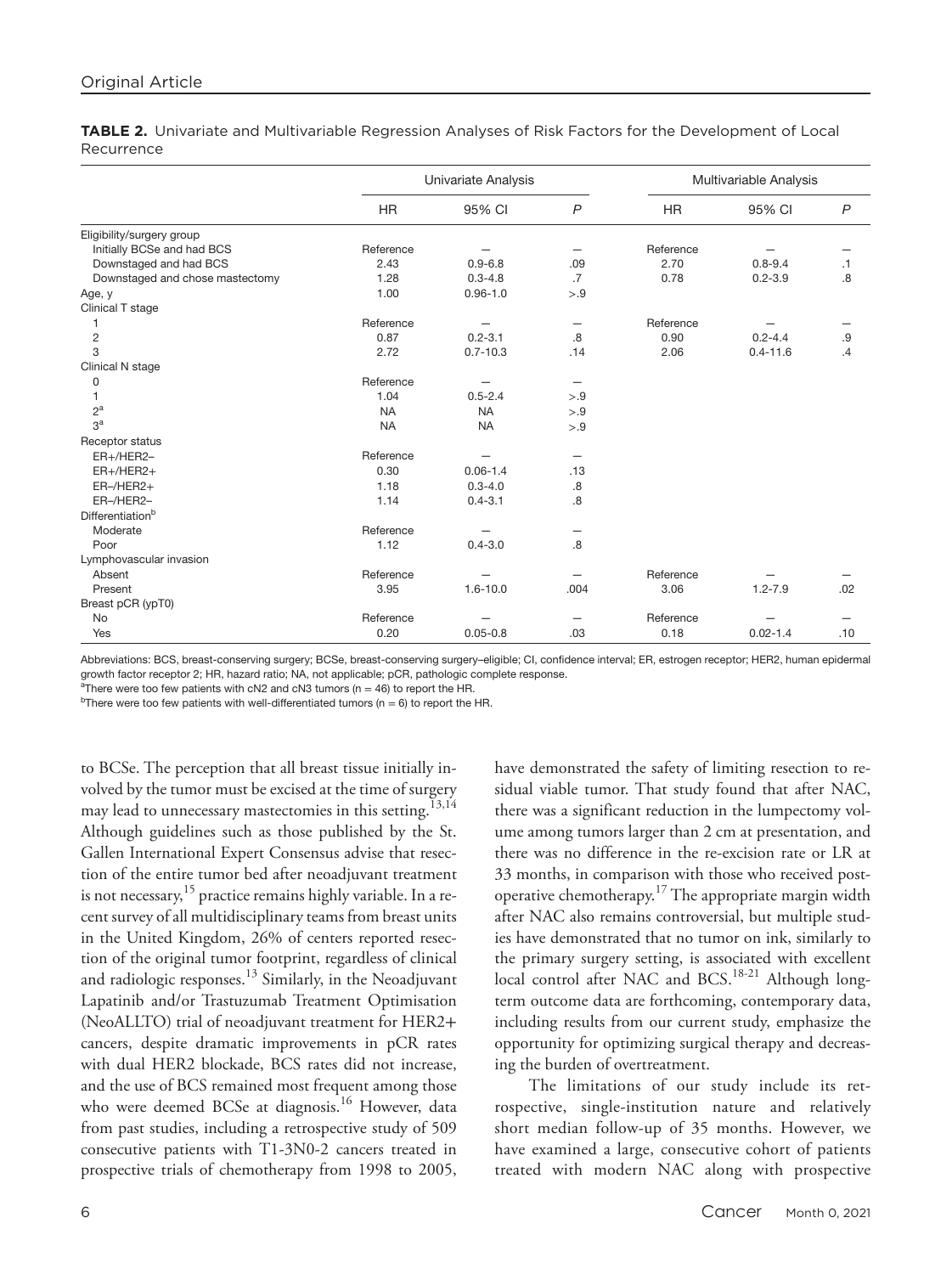determination of BCS eligibility by the treating surgeon and standardized medical, surgical, and pathologic techniques. Additionally, although most recurrences among HER2+ and triple negative patients, who comprised more than 70% of our study population, occur within 5 years,  $2^{2-24}$  further follow-up will be valuable for establishing long-term LR rates after treatment with NAC and BCS.

In conclusion, in this contemporary population of operable breast cancers treated with NAC, the 4-year rates of LR were similar for initially BCSi patients who downstaged to BCSe and had BCS, and those who were BCSe throughout and had BCS. Choosing to undergo mastectomy did not improve LR rates among those who downstaged. These results support the safety of avoiding mastectomy in initially ineligible patients who downstage with modern NAC. For many patients, this approach affords an opportunity for surgical de-escalation to minimize the burden of treatment without compromising oncologic outcomes.

#### FUNDING SUPPORT

The preparation of this study was supported in part by a National Institutes of Health/National Cancer Institute Cancer Center Support Grant (P30 CA008748) to Memorial Sloan Kettering Cancer Center.

#### CONFLICT OF INTEREST DISCLOSURES

Monica Morrow has received honoraria from Exact Sciences and Roche. The other authors made no disclosures.

#### AUTHOR CONTRIBUTIONS

**Anita Mamtani:** Conceptualization, data curation, formal analysis, investigation, methodology, resources, validation, visualization, writing– original draft, and writing–review and editing. **Varadan Sevilimedu:** Formal analysis, methodology, resources, validation, visualization, and writing–review and editing. **Tiana Le:** Data curation. **Monica Morrow:** Conceptualization, data curation, formal analysis, investigation, methodology, validation, visualization, and writing–review and editing. **Andrea V. Barrio:** Conceptualization, data curation, formal analysis, methodology, resources, supervision, validation, visualization, writing–original draft, and writing–review and editing. Data were analyzed by a statistician employed by the authors' institution. Medical editors employed by the authors' institution assisted in preparing the article under the direction of the authors. All authors helped to prepare, review, and approve the article.

## REFERENCES

- 1. Petruolo O, Sevilimedu V, Montagna G, Le T, Morrow M, Barrio AV. How often does modern neoadjuvant chemotherapy downstage patients to breast-conserving surgery? *Ann Surg Oncol*. 2021;28:287-294. doi[:10.1245/s10434-020-08593-5](https://doi.org/10.1245/s10434-020-08593-5)
- 2. Rastogi P, Anderson SJ, Bear HD, et al. Preoperative chemotherapy: updates of National Surgical Adjuvant Breast and Bowel Project Protocols B-18 and B-27. *J Clin Oncol*. 2008;26:778-785. doi[:10.1200/](https://doi.org/10.1200/jco.2007.15.0235) [jco.2007.15.0235](https://doi.org/10.1200/jco.2007.15.0235)
- 3. Mieog JS, van der Hage JA, van de Velde CJ. Preoperative chemotherapy for women with operable breast cancer. *Cochrane Database Syst Rev*. 2007;2007:CD005002. doi:[10.1002/14651858.CD005002.pub2](https://doi.org/10.1002/14651858.CD005002.pub2)
- 4. Early Breast Cancer Trialists' Collaborative Group (EBCTCG). Longterm outcomes for neoadjuvant versus adjuvant chemotherapy in early breast cancer: meta-analysis of individual patient data from ten randomised trials. *Lancet Oncol*. 2018;19:27-39. doi[:10.1016/s1470-](https://doi.org/10.1016/s1470-2045(17)30777-5) [2045\(17\)30777-5](https://doi.org/10.1016/s1470-2045(17)30777-5)
- 5. Amin MB, Edge SB, Greene FL, et al. AJCC Cancer Staging Manual. 8th ed. Springer International; 2017.
- 6. Wolmark N, Wang J, Mamounas E, Bryant J, Fisher B. Preoperative chemotherapy in patients with operable breast cancer: nine-year results from National Surgical Adjuvant Breast and Bowel Project B-18. *J Natl Cancer Inst Monogr*. 2001;30:96-102. doi:[10.1093/oxfordjournals.](https://doi.org/10.1093/oxfordjournals.jncimonographs.a003469) [jncimonographs.a003469](https://doi.org/10.1093/oxfordjournals.jncimonographs.a003469)
- 7. van Nes JG, Putter H, Julien JP, et al. Preoperative chemotherapy is safe in early breast cancer, even after 10 years of follow-up; clinical and translational results from the EORTC trial 10902. *Breast Cancer Res Treat*. 2009;115:101-113. doi[:10.1007/s10549-008-0050-1](https://doi.org/10.1007/s10549-008-0050-1)
- 8. Anderson SJ, Wapnir I, Dignam JJ, et al. Prognosis after ipsilateral breast tumor recurrence and locoregional recurrences in patients treated by breast-conserving therapy in five National Surgical Adjuvant Breast and Bowel Project protocols of node-negative breast cancer. *J Clin Oncol*. 2009;27:2466-2473. doi:[10.1200/jco.2008.19.8424](https://doi.org/10.1200/jco.2008.19.8424)
- 9. Wapnir IL, Anderson SJ, Mamounas EP, et al. Prognosis after ipsilateral breast tumor recurrence and locoregional recurrences in five National Surgical Adjuvant Breast and Bowel Project node-positive adjuvant breast cancer trials. *J Clin Oncol*. 2006;24:2028-2037. doi:[10.1200/](https://doi.org/10.1200/jco.2005.04.3273) [jco.2005.04.3273](https://doi.org/10.1200/jco.2005.04.3273)
- 10. Swisher SK, Vila J, Tucker SL, et al. Locoregional control according to breast cancer subtype and response to neoadjuvant chemotherapy in breast cancer patients undergoing breast-conserving therapy. *Ann Surg Oncol*. 2016;23:749-756. doi:[10.1245/s10434-015-4921-5](https://doi.org/10.1245/s10434-015-4921-5)
- 11. Valachis A, Mamounas EP, Mittendorf EA, et al. Risk factors for locoregional disease recurrence after breast-conserving therapy in patients with breast cancer treated with neoadjuvant chemotherapy: an international collaboration and individual patient meta-analysis. *Cancer*. 2018;124:2923-2930. doi[:10.1002/cncr.31518](https://doi.org/10.1002/cncr.31518)
- 12. Caudle AS, Yu TK, Tucker SL, et al. Local-regional control according to surrogate markers of breast cancer subtypes and response to neoadjuvant chemotherapy in breast cancer patients undergoing breast conserving therapy. *Breast Cancer Res*. 2012;14:R83. doi:[10.1186/bcr3198](https://doi.org/10.1186/bcr3198)
- 13. Whitehead I, Irwin GW, Bannon F, et al. The NeST (Neoadjuvant Systemic Therapy in Breast Cancer) study: National Practice Questionnaire of United Kingdom multi-disciplinary decision making. *BMC Cancer*. 2021;21:90. doi[:10.1186/s12885-020-07757-6](https://doi.org/10.1186/s12885-020-07757-6)
- 14. Criscitiello C, Curigliano G, Burstein HJ, et al. Breast conservation following neoadjuvant therapy for breast cancer in the modern era: are we losing the opportunity? *Eur J Surg Oncol*. 2016;42:1780-1786. doi:[10.1016/j.ejso.2016.10.011](https://doi.org/10.1016/j.ejso.2016.10.011)
- 15. Curigliano G, Burstein HJ, Winer EP, et al. De-escalating and escalating treatments for early-stage breast cancer: the St. Gallen International Expert Consensus Conference on the Primary Therapy of Early Breast Cancer 2017. *Ann Oncol*. 2017;28:1700-1712. doi[:10.1093/annonc/](https://doi.org/10.1093/annonc/mdx308) [mdx308](https://doi.org/10.1093/annonc/mdx308)
- 16. Criscitiello C, Azim HA Jr, Agbor-Tarh D, et al. Factors associated with surgical management following neoadjuvant therapy in patients with primary HER2-positive breast cancer: results from the NeoALTTO phase III trial. *Ann Oncol*. 2013;24:1980-1985. doi[:10.1093/annonc/mdt129](https://doi.org/10.1093/annonc/mdt129)
- 17. Boughey JC, Peintinger F, Meric-Bernstam F, et al. Impact of preoperative versus postoperative chemotherapy on the extent and number of surgical procedures in patients treated in randomized clinical trials for breast cancer. *Ann Surg*. 2006;244:464-470. doi:[10.1097/01.sla.00002](https://doi.org/10.1097/01.sla.0000234897.38950.5c) [34897.38950.5c](https://doi.org/10.1097/01.sla.0000234897.38950.5c)
- 18. Fisher B, Bryant J, Wolmark N, et al. Effect of preoperative chemotherapy on the outcome of women with operable breast cancer. *J Clin Oncol*. 1998;16:2672-2685. doi:[10.1200/jco.1998.16.8.2672](https://doi.org/10.1200/jco.1998.16.8.2672)
- 19. Chen AM, Meric-Bernstam F, Hunt KK, et al. Breast conservation after neoadjuvant chemotherapy: the MD Anderson Cancer Center experience. *J Clin Oncol*. 2004;22:2303-2312. doi:[10.1200/jco.2004.09.062](https://doi.org/10.1200/jco.2004.09.062)
- 20. Bear HD, Anderson S, Smith RE, et al. Sequential preoperative or postoperative docetaxel added to preoperative doxorubicin plus cyclophosphamide for operable breast cancer: National Surgical Adjuvant Breast and Bowel Project Protocol B-27. *J Clin Oncol*. 2006;24:2019-2027. doi:[10.1200/jco.2005.04.1665](https://doi.org/10.1200/jco.2005.04.1665)